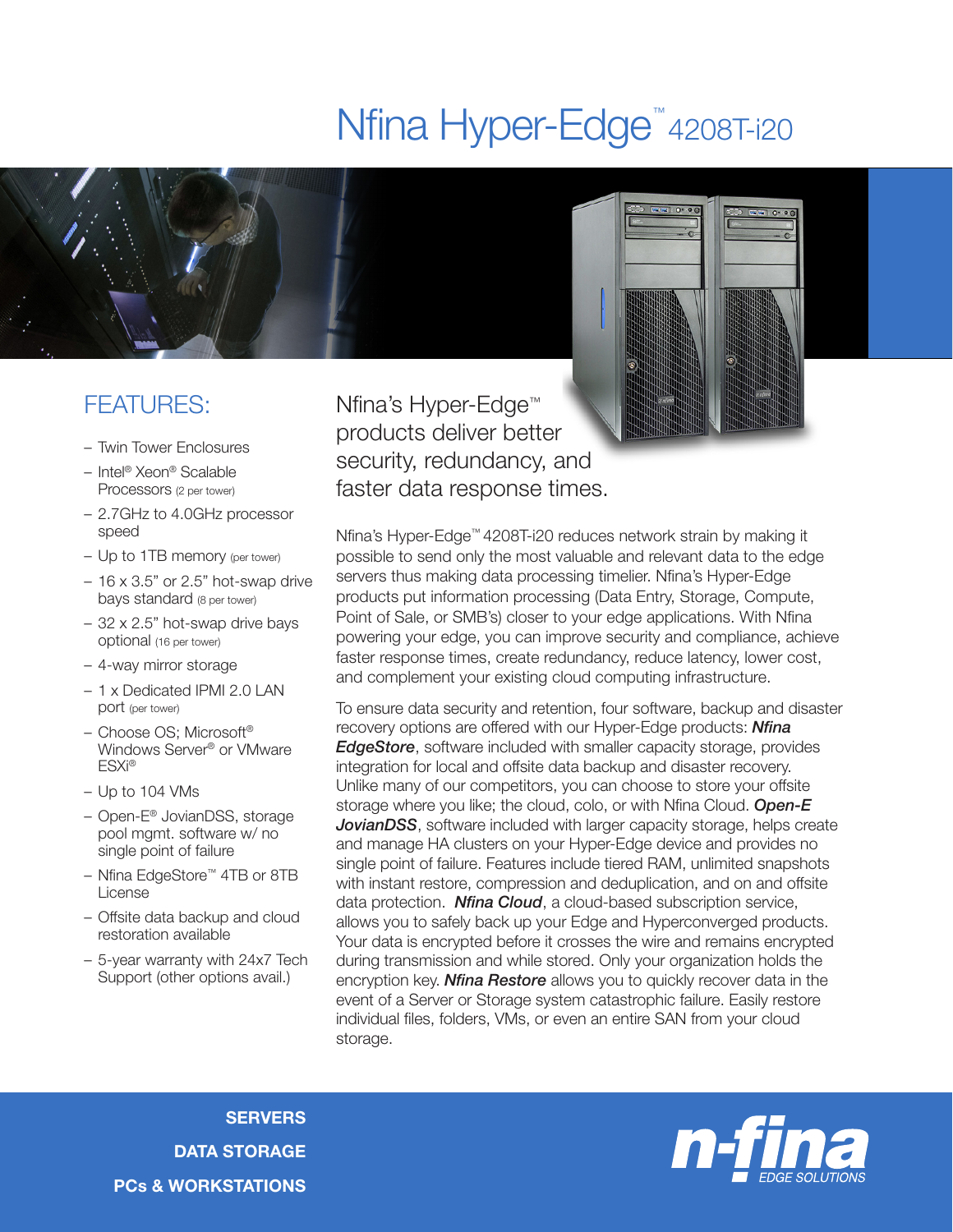# NFINA Hyper-Edge™ 4208T-i20

| <b>SPECIFICATIONS</b>            |                                                                                                                                                                                                                                                                                                                                            |
|----------------------------------|--------------------------------------------------------------------------------------------------------------------------------------------------------------------------------------------------------------------------------------------------------------------------------------------------------------------------------------------|
| Form Factor                      | Twin mid-towers, 14.25" x 7.25" x 16.75" (per tower)                                                                                                                                                                                                                                                                                       |
| Operating Temperature            | 10°C to 35°C (50°F to 95°F)                                                                                                                                                                                                                                                                                                                |
| Processors                       | 2nd Gen. Intel® Xeon® Scalable processors, up to 28 cores, 56 threads (2 per tower)                                                                                                                                                                                                                                                        |
| Processor Speed                  | Up to 2.7GHz to 4.0GHz                                                                                                                                                                                                                                                                                                                     |
| CPU Cache                        | 38.5MB Intel® Smart Cache (per processor)                                                                                                                                                                                                                                                                                                  |
| Socket                           | Dual socket P                                                                                                                                                                                                                                                                                                                              |
| Memory                           | 16 DIMM slots, ECC DDR4 2666/2933 MHz (per tower)<br>1TB Max memory capacity (per tower)                                                                                                                                                                                                                                                   |
| <b>Drives</b>                    | Up to 8 x 3.5" hot-swap drives; SSD or HDD (per tower) - or -<br>Up to 16 x 2.5" hot-swap drives; SSD or HDD (per tower)<br>Up to 2 x boot drives: 2 x M.2 NVMe/SSDs (2280), SATA/PCIe (per tower) $-$ or $-$<br>2 x 2.5" SSDs (per tower) (cannot mix drive type)                                                                         |
| <b>Optical Drive</b>             | 48x CD-RW / 24 x DVD +/-RW, included                                                                                                                                                                                                                                                                                                       |
| Storage Controller               | Choose: Up to 2 x 9300-4i 12Gb/s SAS Host Bus Adapters (per tower)<br>Up to 2 x 9300-4i4e 12Gb/s SAS Host Bus Adapters (per tower)<br>Up to 2 x 9300-8i 12Gb/s SAS Host Bus Adapters (per tower)<br>Up to 2 x 9400-8i8e 12Gb/s SAS Host Bus Adapters (per tower)<br>$-$ or $-$ Up to 2 x 9305-16i 12Gb/s SAS Host Bus Adapters (per tower) |
| <b>RAID Options</b>              | 4-way mirroring                                                                                                                                                                                                                                                                                                                            |
| Remote Management                | IPMI 2.0, KVM over HTML5                                                                                                                                                                                                                                                                                                                   |
| <b>TPM</b>                       | Version 2.0, optional                                                                                                                                                                                                                                                                                                                      |
| OS/Virtual Platform              | Microsoft <sup>®</sup> Windows Server <sup>®</sup> , Up to 104 VMs<br>VMware ESXi®, Up to 104 VMs                                                                                                                                                                                                                                          |
| Software Options                 | Microsoft <sup>®</sup> Windows Server <sup>®</sup> 2019, Microsoft <sup>®</sup> Windows 10 Pro<br>Microsoft <sup>®</sup> SQL Server, Microsoft <sup>®</sup> Exchange Server<br>VMware vSphere®, VMware vCenter®<br>Nfina EdgeStore™ 4TB, Nfina EdgeStore™ 8TB<br>Open-E <sup>®</sup> JovianDSS (depending on desired usable capacity)      |
| Backup and Disaster Recovery     | Nfina Cloud - Secure cloud based data backup (monthy subscription required)<br>Nfina Restore - Data recovery from cloud storage (monthy subscription required)                                                                                                                                                                             |
| Input Voltage                    | 100-127V @ 8.8A, 50/60 Hz<br>200-240V @ 4.4A, 50/60 Hz                                                                                                                                                                                                                                                                                     |
| <b>Power Supplies</b>            | Dual redundant hot-swap 750W AC (2 per tower)                                                                                                                                                                                                                                                                                              |
| <b>Regulatory Certifications</b> | NRTL Nemko (US, Canada), CE (Europe), RCM (Australia/NZ), GS (Germany),<br>FCC (US), ICES-3(A) (Canada), KC (Korea), Ukraine Certification, BSMI (Taiwan),<br>EAC (Russia), VCCI-A (Japan)                                                                                                                                                 |
| Warranty                         | 5 years (other options available)                                                                                                                                                                                                                                                                                                          |